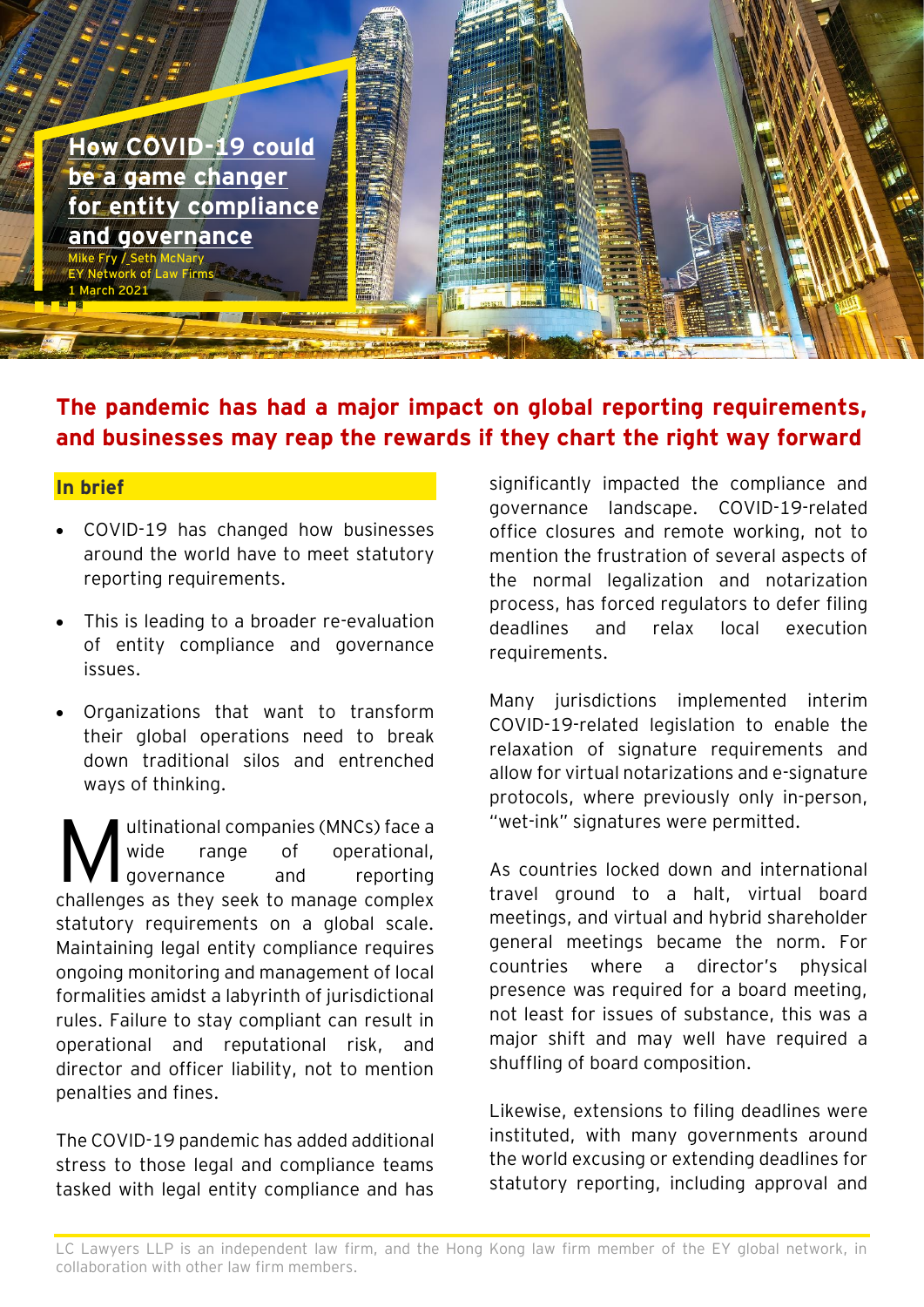publication of annual accounts and related reports.

Several of these temporary measures hold the promise of positive change if left in place post COVID-19.

## **What comes next?**

While all of these changes undoubtedly provide welcome support at a difficult time, COVID-19-related challenges have potentially exposed significant issues and inefficiencies in the process, technology and governance models that many MNCs have relied on for legal entity compliance.

As we slowly return to a pre-COVID-19 footing, MNCs would be well served to take a longer look at defining the new normal for legal entity management from a systems, data and resource perspective. This is even more so the case considering that, for many industries, the new normal will also require significant reduction in internal and external spend.

It is worth noting the role that technology has played in helping both businesses and governments navigate the pandemic. Many local registrars were already undertaking a process of digital transformation, enabling the lodging of electronic filings, and COVID-19 may well have accelerated that trend. This move toward a more digital execution framework will largely be welcomed.

Of course, this doesn't mean that countries around the world will converge towards a standard, harmonized governance model. Entity compliance will continue to require country-by-country expertise and constant vigilance to monitor legislative change.

## **Reassessing the group structure**

While businesses had to act quickly to adapt to regulatory change in the wake of COVID-

19, they are now operating in a new landscape and need to consider the demands of the new normal as we emerge from the pandemic. This means shifting from being reactive to proactive and putting risk front and center, so that they can better govern the business and manage any future challenges.

The more complex a business, the more it may well choose to focus on a differentiated, more risk-based, governance model. This could involve looking at its subsidiary structures and necessary governance model tiering. For instance, the top tier may comprise 10% of its entities that will get a differentiated governance approach, with the rest being systematized.

Identifying risk in the group structure and building governance around that is key. That entails identifying which entities are critical, significant or present a higher risk to the business – this could be specific to the complexity of a jurisdiction, the nature of operations, or structure – and ensuring those are managed with an appropriate layer of governance that would be different from, say, a dormant or inactive entity.

This process of re-evaluation provides a real opportunity to consolidate or rationalize parts of the larger group structure, including identifying where the cost lies from a function or administrative perspective and how that can be reduced or eliminated.

There is also the opportunity to look more strategically at infrastructure in general – not just the group entities, but the people and processes that are part of in-country business and whether the status quo forms part of a long-term solution. This can facilitate an informed discussion around functional organization design and considerations around centralization, offshoring or outsourcing, or the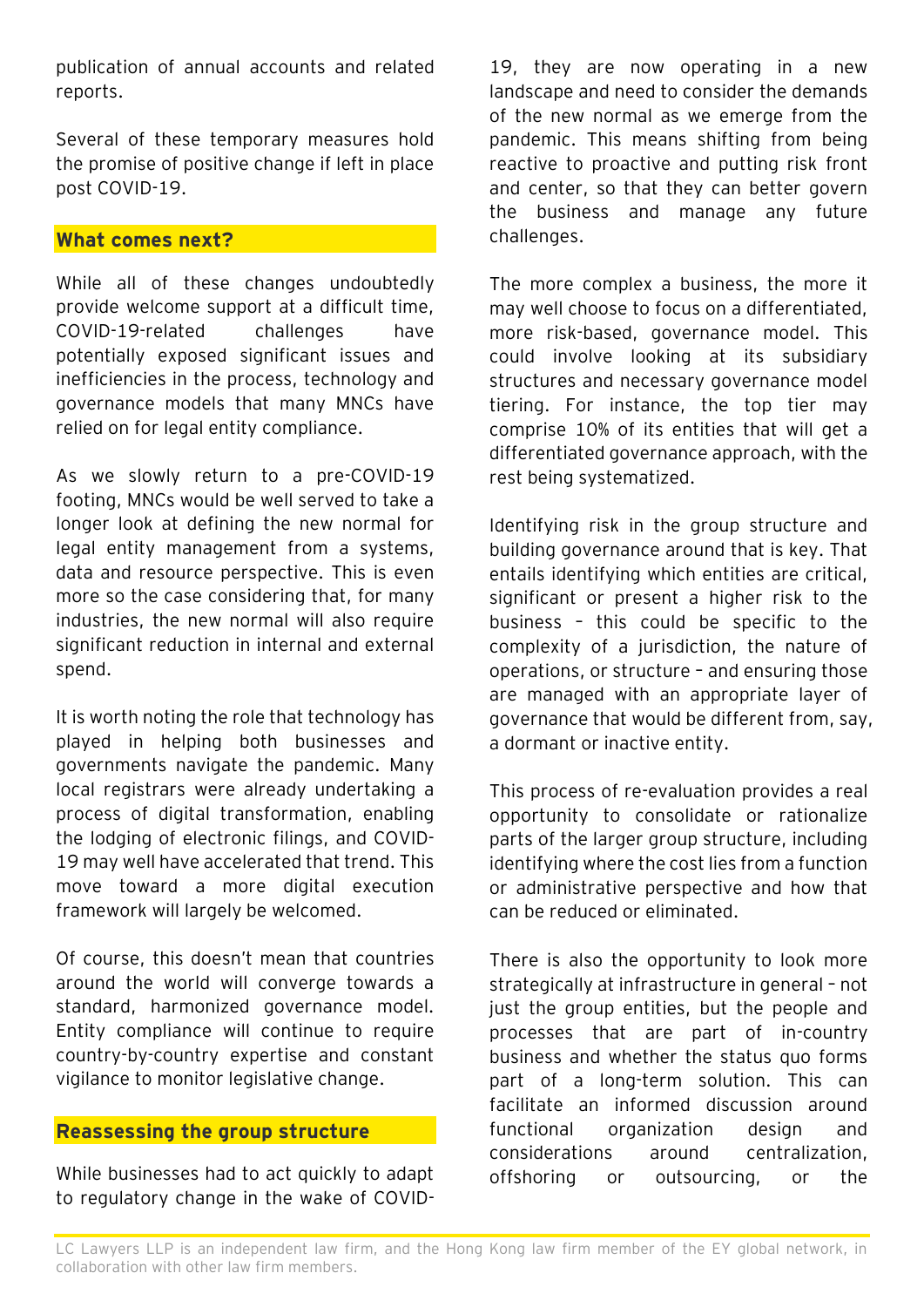development of a more sophisticated and cost-efficient model.

Central to this decision-making process will be the need to engage General Counsel and Company Secretaries so they understand the risks involved, such as whether any given entity can be managed from abroad. This may well involve a far more collaborative approach and the breaking down of traditional silos within an organization – something the pandemic has seen businesses do as a matter of course.

## **Harnessing technology**

While technology played a major role in dealing with change during the pandemic, the strategic use of technology will become more critical. In the past, the focus on technology has centered on "off the shelf" solutions and visibility into basic entity information, so that an organization can see what its entities look like and the attributes they have.

What needs to be explored is how technology enables the governance process – for instance, what are the implications of going "lights out" in a number of jurisdictions and regionalizing the resource model; which management structure will be most effective; and what analytics can help provide more transparent and efficient governance?

Technology could make a significant contribution to a different model of riskbased subsidiary governance and the ability to manage and monitor complex organizations.

The challenge within large and complex businesses is that technology is typically disconnected. At the top there is technology around governance and the executive board, while further down there is entity data. But there is often a disconnect between how the governance trickles down to the subsidiaries

across the broader group and how this is owned, managed and administered.

## **The role of the legal and governance department**

To get ahead of the curve, entity compliance and governance can't be viewed in a vacuum and this means, for instance, reassessing how the in-house legal department operates in this space. Too often, legal departments are seen as "elevator assets". As a result, they are often remote from other business functions and are reactive to the business needs and the global governance and compliance risks.

Admittedly, it is a picture that is slowly changing, with General Counsel's office increasingly starting to remove the silos of the legal department and understand where it converges with or contributes to the larger business enterprise process.

Another part of this challenge is assessing who within the department is undertaking. has responsibility for and oversight of compliance and governance, and whether the right processes and systems are in place. Essentially, are people spending their time performing highest-value work, contributing to efficiencies in the business, and how are routine low-value activities being resourced.

## **It's all about agility**

The dangers of not re-evaluating business operations from a compliance and governance perspective can be considerable. Not getting this right even with regard to basic compliance can impact an organization's deal readiness, as restructuring or tax clearance may become an issue.

Similarly, a reactive function can't effectively service the business with operational requirements such as funding, capitalizations,